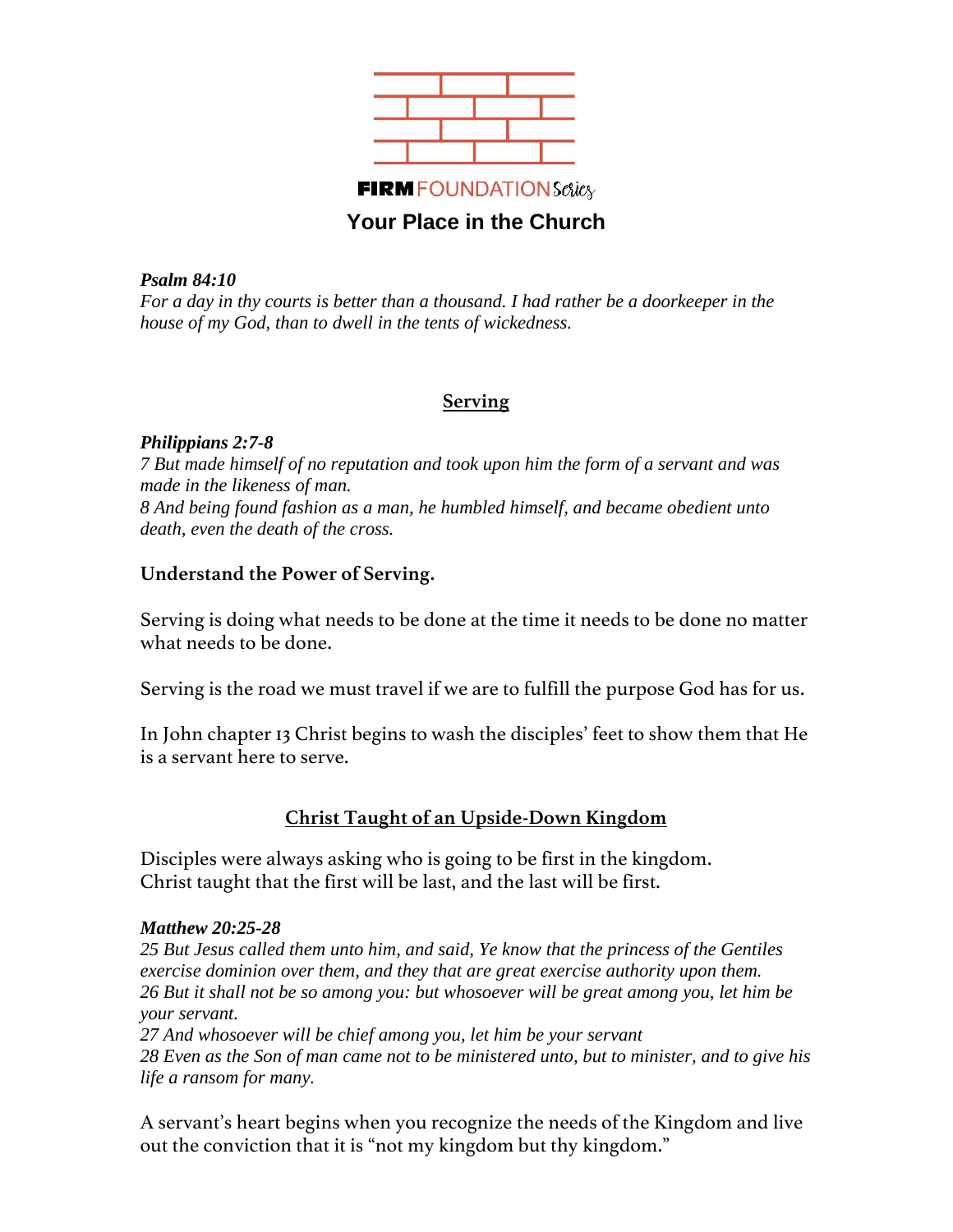## **The Need for Servants**

#### *Acts 6:1-4*

*1 And in those days, when the number of the disciples was multiplied, there arose a murmuring of the Grecians against the Hebrews, because their widows were neglected in the daily ministration.* 

*2 Then the twelve called the multitude of the disciples unto them, and said, It is not reason that we should leave the word of God, and serve tables.* 

*3 Wherefore, brethren, look ye out among you seven men of honest report, full of the Holy Ghost and wisdom, whom we may appoint over this business.* 

*4 But we will give ourselves continually to prayer, and to the ministry of the word.*

### **Finding Your Place**

### *Ephesians 2:19*

*Now therefore ye are no more strangers and foreigners but fellow citizens with the saints of the household of God.*

### *Ephesians 4:16*

*From whom the whole body fitly joined together and compacted by that which every joint supplieth according to the effectual working in the measure of every part.*

1 Corinthians 12:12-31 talks about every believer being a member of Christ's body and as such has a definite ministry.

- **1. Prophecy** Inspired speaker, sharing your testimony with friends and family.
- **2. Giving** ability to give liberally and cheerfully of their treasures, time, and talents. God asks us to give 10% of what He blesses us with. what about time & talents?
- **3. Encouragement** Encourage one another & uplift through our actions and words.
- **4. Leadership** Lead others toward Christ, lead others in discipleship.
- **5. Mercy** Showing compassion to all.
- **6. Serving** Serve with your time, effort, and energies.
- **7. Teaching** Sunday School, Home Bible Study.
- **8. Administration** Person using their talent of organization.
- **9. Helping** Involving oneself in all areas of the church.

What's in your hand? God told Moses to use what he had.

#### *Ecclesiastes 9:10*

*Whatsoever thy hand findeth to do, do it with all thy might.*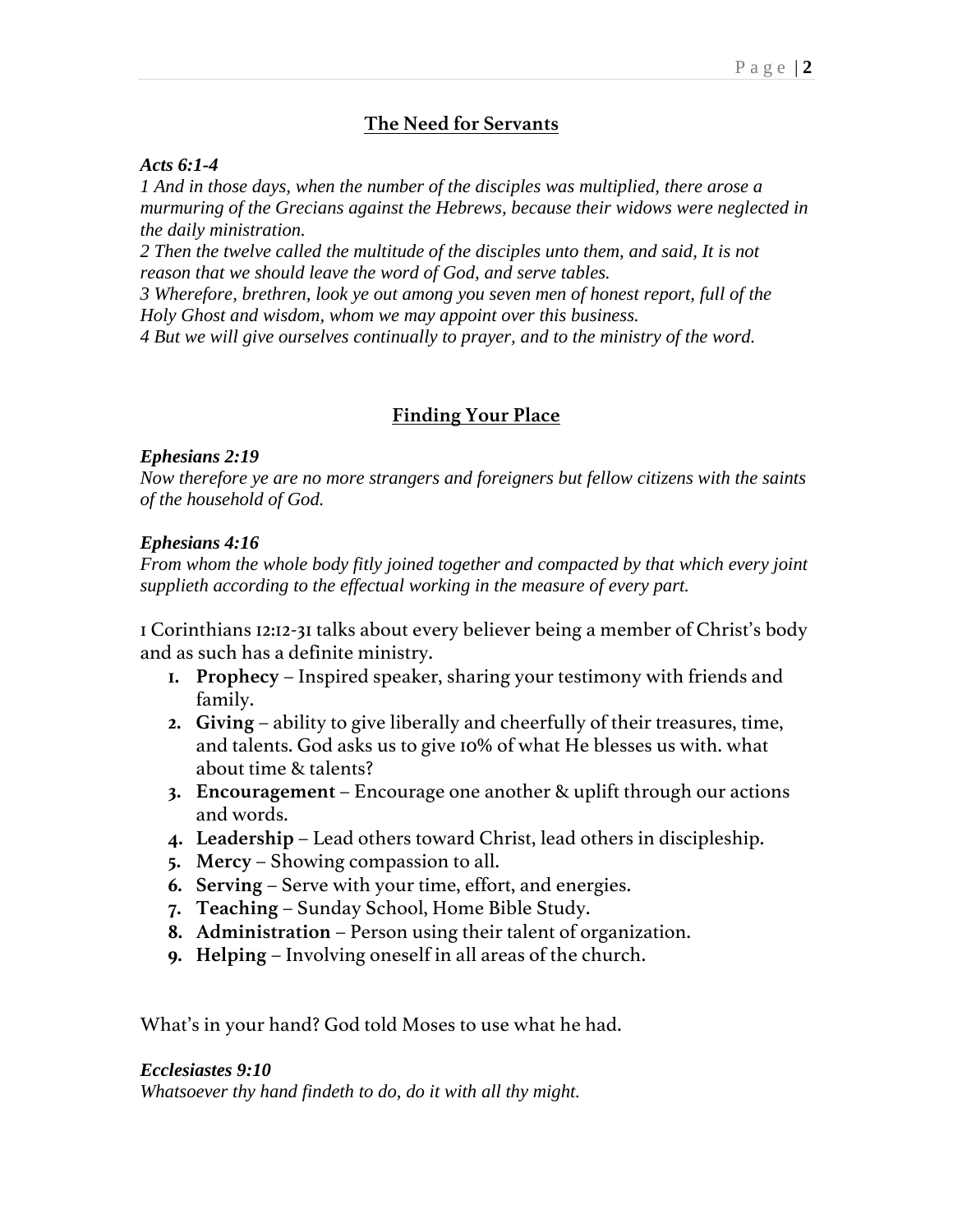# **God is More Concerned with Availability than Ability**

Often times many Christians say, "I can't do anything for God" or "I am not qualified to do anything for the kingdom of God."

## *Exodus 4:10-12*

*10 And Moses said unto the Lord, O my Lord, I am not eloquent, neither heretofore, nor since thou hast spoken unto thy servant: but I am slow of speech and slow of tongue. 11 And the Lord said unto him, who hath made man's mouth? Or who maketh the dumb or deaf, or the seeing, or the blind? Have not the Lord? 12 Now therefore go, and I will be with thy mouth and teach thee what thou shalt say.*

Isaiah 6 "Here I am Lord, send me."

# **Use What God Has Given You**

## *Matthew 25:14-18*

*14 For the kingdom of heaven is as a man travelling into a far country, who called his own servants, and delivered unto them his goods.* 

*15 And unto one he gave five talents, to another two, and to another one; to every man according to his several ability; and straightway took his journey.* 

*16 Then he that had received the five talents went and traded with the same, and made them other five talents.* 

*17 And likewise he that had received two, he also gained other two. 18 But he that had received one went and digged in the earth, and hid his lord's money.*

## **To whom much is given, much is required.**

## *Romans 12:3-8*

*3 For I say, through the grace given unto me, to every man that is among you, not to think of himself more highly than he ought to think: but to think soberly according as God hath dealt to every man the measure of faith.*

*4 For as we are many members in one body, and all members have not the same office. 5 So we, being many, are one body, in Christ, and every one members one of another.*

*6 Having then gifts differing according to the grace that is given to us, wether we prophecy, let us prophecy according to the proportion of faith;*

*7 Or ministry, let us wait on our ministering: or he that teachecth, on teaching 8 Or he that exhorteth, on exhortation: he that giveth, let him do it with simplicity; he that ruleth, with diligence; he that showeth mercy, with cheerfulness.*

The entire church must labor to accomplish God's purpose on earth. Only Heaven will reveal the eternal results and dividends that have been prepared for those who are faithful.